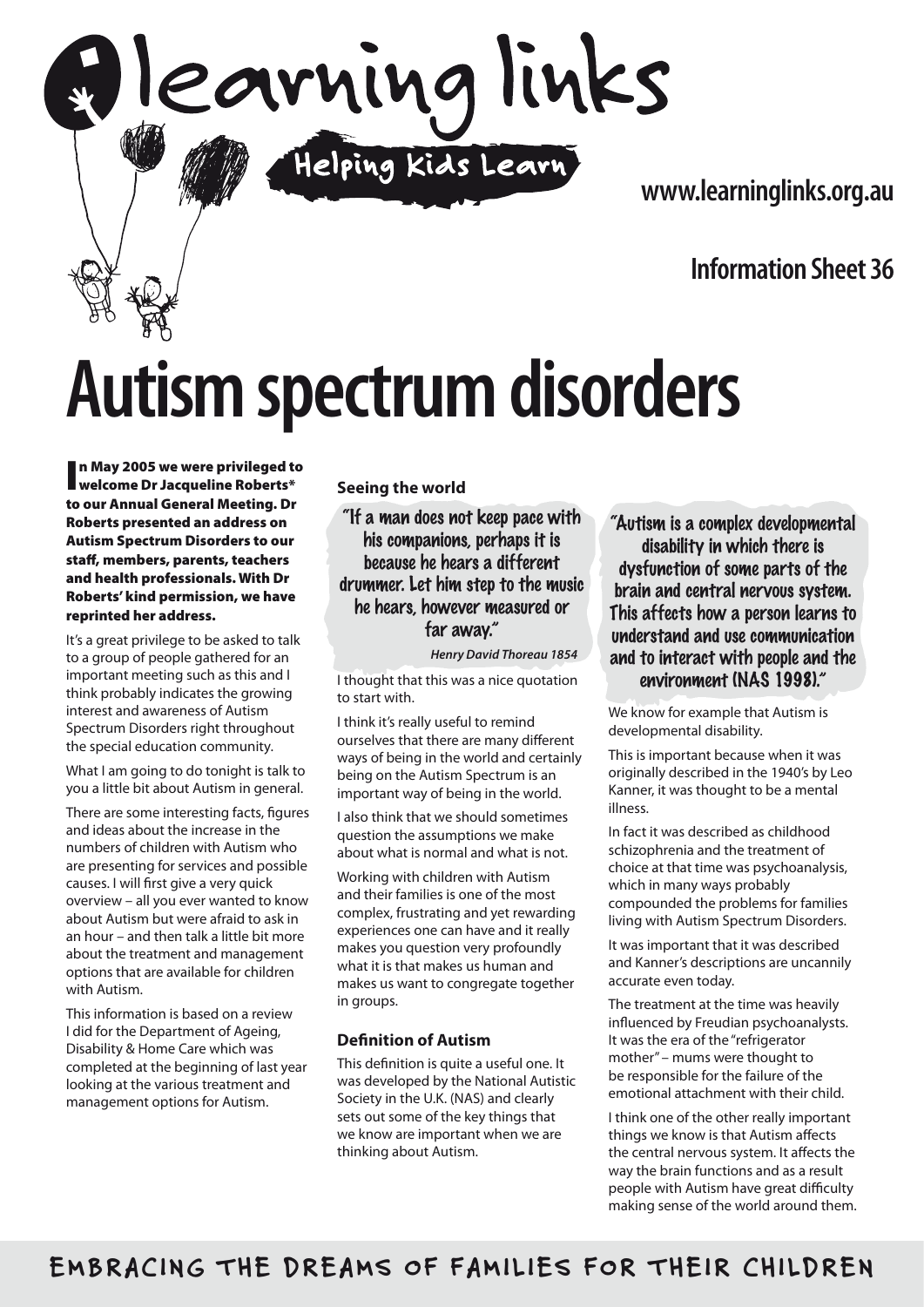

**Learning Links is a non-profit charity assisting children who have difficulty learning and their families.**

We raise funds to help children from birth to 18 years by offering a range of services including the following.

**Early Childhood Services** for children from birth to six years.

- Early childhood intervention and support for very young children.
- An inclusive preschool for children with and without special needs.
- An assessment and consultancy service for families who are concerned about their young child's development.
- Specialist early childhood teaching and therapy.

**School Age Services** for children from Kindergarten to Year 12 who have low support needs.

- Comprehensive assessments.
- Small group tuition and therapy.
- Occupational and speech therapy programs combining specialist education services and therapy.
- Outreach programs.
- The Ronald McDonald Learning Program for seriously ill children and the Reading for Life Program for children falling behind in their reading.

**Family Services** helping and supporting families and health professionals.

- Centre and home-based family counselling.
- Parenting Programs and groups for families.
- Case Management Services.

**Professional Development** for teachers and health professionals.

Presentations, workshops and advice on identifying and helping children with learning difficulties, learning disabilities and developmental delays.

**Learning Links has branches in six Sydney locations at Peakhurst, Penshurst, Fairfield, Miller, Dee Why and Randwick. We also offer some services to children in country NSW, the ACT, Victoria and New Zealand. A complete list of branch locations and contact numbers is on the back cover.**

#### **Learning Links Head Office**

12-14 Pindari Road Peakhurst NSW 2210 Tel: 9534 1710 Fax: 9584 2054 Email: mail@learninglinks.org.au Website: www.learninglinks.org.au

Enquiries regarding this Information Sheet should be directed to Robyn Collins Tel: (02) 9534 1710 Fax: (02) 9584 2054 Email: rcollins@learninglinks.org.au

© Learning Links 2006. The material in this publication cannot be reproduced without the written nermission of Learning Links.



There is a lot of confusion around what Autism actually is and you will hear it described in a variety of different ways.

When people talk about Autism they are usually talking about Autism Spectrum Disorders – a range of disorders fitting into the Autism Spectrum. The three disorders in this spectrum are Autistic Disorder, Atypical Autism and Asperger's Syndrome (or Asperger's Disorder).

Probably the best known of these is Autistic Disorder, also known as Classical Autism or Kanner's Autism. Atypical Autism and Asperger's Syndrome are often confused as children and adults with Atypical Autism don't meet the full criteria for a diagnosis of Autistic Disorder or Asperger's Syndrome but have some characteristics. Atypical Autism is often described as Pervasive Developmental Disability not otherwise specified (PDD-NOS) or Semantic Pragmatic Disorder.

The variety of labels can be confusing.

Autism Spectrum Disorders fit into a bigger bucket called Pervasive Developmental Disorders (PDD) and are the biggest group of these disorders.

These disorders also include Rett Syndrome – a fairly rare condition that only affects girls. It is different from Autism Spectrum Disorders in that respect, but similar in that the behaviours look very much like an Autism Spectrum Disorder, which is probably how it ended up in that diagnostic bucket.

PDD also includes the rare Childhood Disintegrative Disorder.

I have never actually seen a child with this, but they are reported in research literature. This is a condition where you have typical development for the first three to four years of life and then a marked deterioration of skills. Their development has characteristics of Autism.

The Asperger's group is by far the biggest and because it has only relatively recently been described, it has only recently become a formal diagnostic category.

A person with Asperger's has a typical IQ, but there is no associated intellectual disability and no obvious developmental delay in language. This is what distinguishes Asperger's Disorder from Autistic Disorder.

Just to confuse you, however, there are some people with autism who have a significant language delay and disorder but who test in the typical IQ range. While they are diagnosed as having Autistic Disorder, they are generally referred to as High Functioning Autism.

The proportion of people with Autistic Disorder who have intellectual disability is close to 80%. There is no intellectual disability associated with Asperger's, however those with Asperger's have problems with the function of language and conversational skills.

#### **What are the characteristics of Autism?**

Autism is a behavioural diagnosis and is based on the observation of behaviour rather than a blood or chromosome test.

Autism is a developmental disability and is characterised by three clusters of characteristics and some signs of each of those clusters are essential for a diagnosis to be made. The three clusters are communication, social skills and repetitive behaviour and/or restricted interests. (As a Speech Pathologist I always find it a little bit artificial to distinguish between communication and social skills as they're very much related.)

As Autism is a developmental disability, a diagnostic criterion is onset prior to 30 months.

There are no differences across backgrounds – ethnic, cultural or socioeconomic. Autism is pretty even handed and pops up about the same ratio internationally in all groups.

Autism is much more common in boys than girls, particularly Asperger's Syndrome.

In the Autistic Disorder group, the average is about four boys to one girl and the Asperger's group, it is nine boys to one girl.

We know that some people with Autism have exceptional skills in certain areas.

Has anybody seen 'Rain Man'? Dustin Hoffman did a really good job there – he spent a lot of time with one young man in particular with Autism and he really captured the flavour of Autism to a great degree.

Tom Cruise said it was one of the most difficult roles he has ever played because he was playing opposite someone who wasn't giving him anything back emotionally – this would be typical of people with Autism.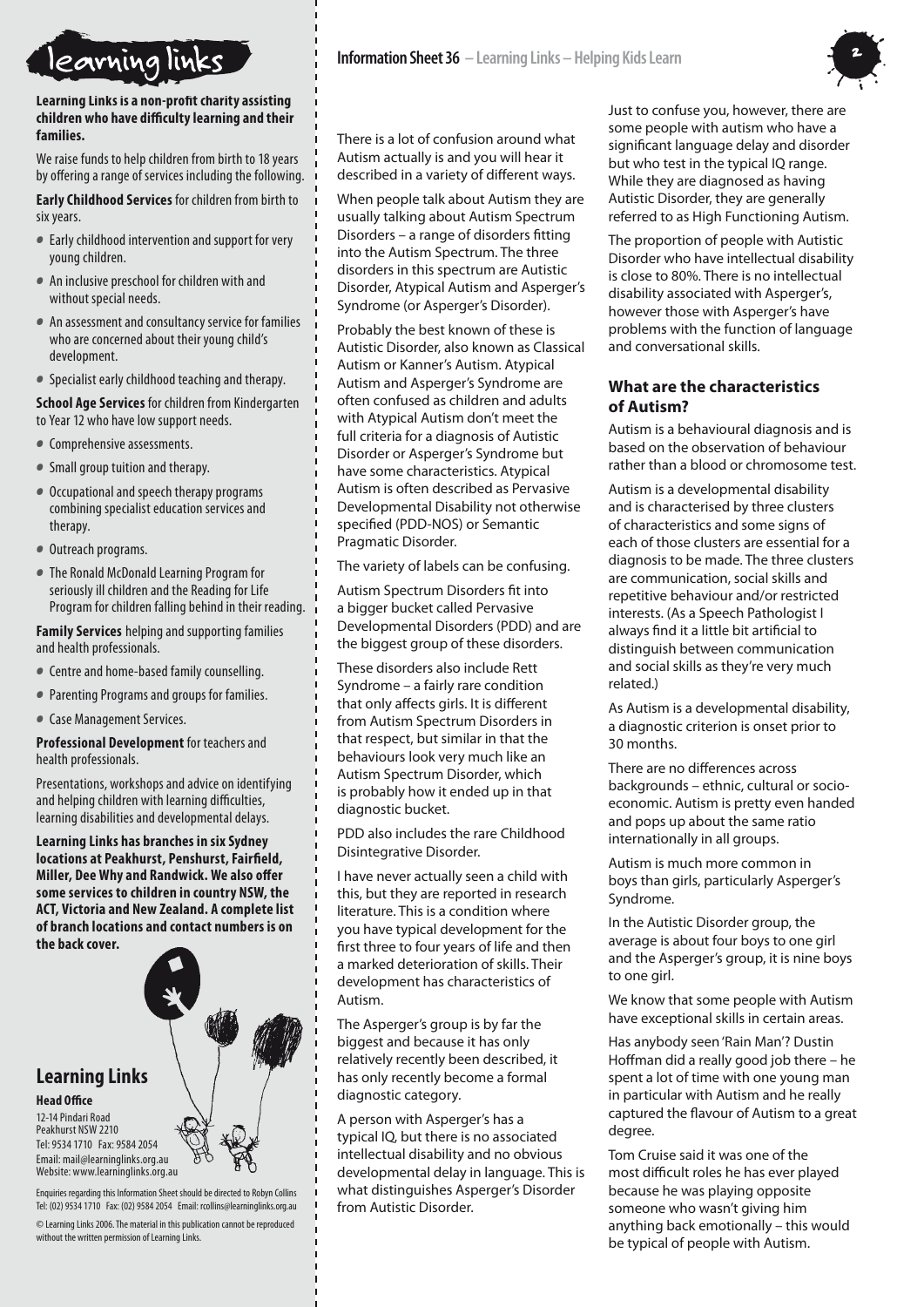

The exceptional skill (gambling) that Dustin Hoffman displayed in that movie has yet to be found. However, it is not unusual to find children with Autism having very well developed exceptional skills in a certain area – often in maths and some kind of calculation ability.

We know one boy who can go from 2010 right through all of last century and can tell you straightaway what day of the week any date in that time was or will be. I have no idea how he does it, but I saw a film pitting a mathematician with an applied formula and a calculator against him and the person with Autism could do it straightaway, while the mathematician took maybe two minutes for each one.

There are some extraordinary skills that make people with Autism a very interesting group to work with – those are the things that we can help develop to compensate for some of the deficit areas.

#### **The increased demand for services – an epidemic?**

There has been a lot of talk lately of an epidemic of Autism and the incredible increase in demand for services, particularly in the early intervention area.

This is one of the reasons the NSW Department of Ageing, Disability and Home Care commissioned a review. They were very keen to find out what empirical evidence there was about the effectiveness of different treatments for children with Autism.

One of the questions in the minds of many people is this – has there been an increase? We can certainly say 'yes' there has.

We used to think that Autistic Disorder was prevalent in about four per 10,000 people, which makes it pretty rare. Now the most conservative studies will say 23 or 24 per 10,000. For the Asperger's population, conservative surveys are 36 per 10,000, so if we add those together, we are getting well up in to the 60's per 10,000. If you then add those with Atypical Autism and some characteristics but not the full-blown syndrome, you can add in another 30.

We are now up around the 90 per 10,000, a figure that is well-supported in good solid research. It certainly is a lot more common than we thought it was.

Is it an epidemic? Maybe we are just more likely to pick those kids up now, whereas they weren't diagnosed before. Children are also being identified much earlier than they were.

We really don't know if that's enough to explain the increase. There is a lot of work happening trying to get some information on that.

There are also a lot of wacky theories out there about the cause of Autism – everything from changelings to aliens from outer space.

People are looking for environmental reasons and we can't discount the possibility that reasons such as vaccinations exist, but all the theories (including the vaccination theory) proposed to date have been tested and very soundly disproved.

Unfortunately until research is done media coverage of possible reasons can lead to panic.

We were inundated with calls at the Association about vaccinations when I was working there. It is very difficult for parents and really important that we keep ensuring that there is good solid research.

The diet issues seem to be pretty big with children with disabilities. There is research now to demonstrate that there is no empirical evidence for most of those but there is still work going on in this area. I think what will happen is that they will find there is a small sub-group of children on the spectrum who do have gut problems and may respond to a gluten and casein free diet.

#### **Asperger's and Autism – are they separate?**

There is a lot of controversy about whether people with Asperger's should be considered separate.

There is no clear research to really support the idea that Asperger's is different from High Functioning Autistic Disorder. It is a diagnostic dilemma for practitioners and it is also a big issue for governments wanting to fund a program – the NSW Department of Education particularly.

Assuming that Asperger's represents the top end of the spectrum I think it's safe to say that people with Asperger's live in our world but in their way, whereas children with Autistic Disorders tend to live in their own world.

#### **Variability in people with Autism**

There is a lot of variability between people with Autism.

There are people with very severe communication problems and social skills problems, but do not show much repetitive behaviour – enough to have a diagnosis but not very marked.

Sensory issues used to be a diagnostic criterion as they are really common with Autism. This was dropped but there is talk now that they will be re-included. By sensory issues, I mean mainly hypersensitivity to certain kinds of input from senses or hyposensivity – 'hypo' is not very much and 'hyper' is too much.

You might have one child who is very hypersensitive to a certain sound – a certain frequency – so you get ear blocking. The same child might appear to not hear other frequencies.

Sensory issues are a very important factor when we are looking at and understanding people with Autism and developing treatment and management programs.

## **Information on Autism**

**Learning Links has two information sheets on Autism on its website at www.learninglinks.org.au**

**The information sheets are 'Asperger's Syndrome – Educational Placements' and 'Strategies for teaching students with Autism Spectrum Disorder'. Both information sheets can be downloaded from the Publications section of the website.**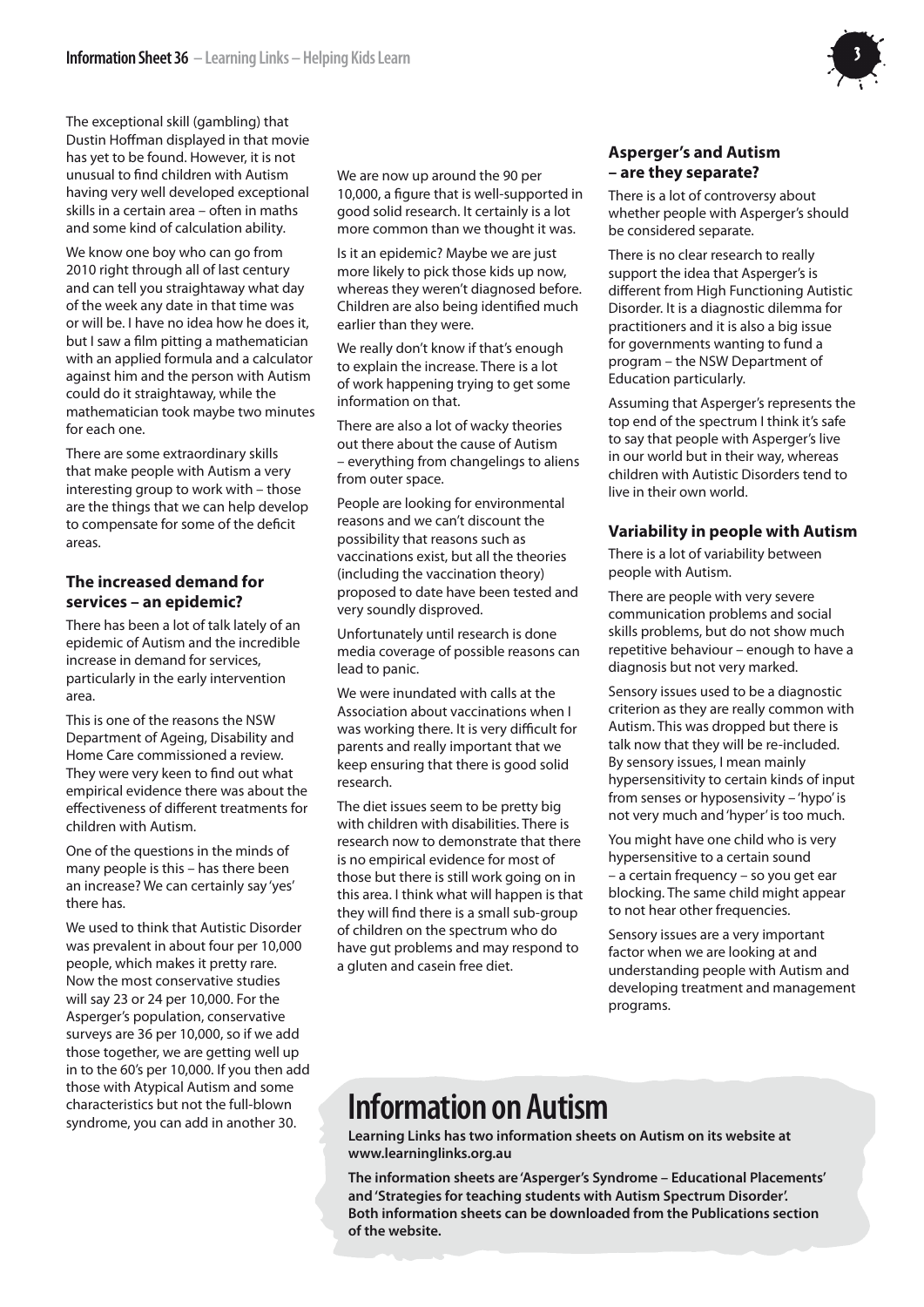

These issues are very difficult to assess because people with Autism can't tell us very easily what is happening to them. One good source of information is people at the top end of the spectrum telling us what it is like to have sensory problems.

We also know that Autism can be quite confusing because some children with Autism have excellent motor skills. If anyone knows children who can walk across the apex of the roof of the school building three storeys up and come down safely, or who walk around the top of the school fence or across a clothesline, then they know what I mean.

There are children with Autism who have extremely well developed motor skills and then there are children, particularly at the top end of the spectrum, who may be very clumsy.

I work with a little boy who has got a lot of sensory problems. He has severe Autism and an intellectual disability. He also has gravitational insecurity so the system that tells him where his body is in space and gives him a sense of balance is all out of whack. The place that he feels most comfortable is sitting on the floor – this is where he feels most secure.

Autism is a very heterogenous condition. There is lots of difference between children with Autism and even within one child you can have a variation in the way the characteristics are exhibited.

It is unlikely that one program can fit all kids, let alone when we bring into the equation the family's philosophy, resources and resilience.

#### **The treatment of Autism**

In the 70s Autism was described objectively for the first time, mainly by the behaviourists who were coming from a learning theory perspective. These were the people who were conditioning dogs and things like that.

These professionals applied learning theory – the idea that if you reinforce a behaviour you will increase its likelihood of occurring and if you don't, you will decrease it. This was a great breakthrough for children with Autism, because for the first time someone was saying to parents that these children can learn.

## **Autism Interest Group**

#### **Are you a family with an interest in Autism?**

**If you are happy to have your contact details on a database with the intention of informing you, by post or email, of events/conferences/workshops and articles relevant to autism spectrum disorders, please give your details to Veronica Borham, Learning Links, 12-14 Pindari Rd Peakhurst NSW 2210, phone 9534 1710 (Tues/Wed/Fri) or mail@learninglinks.org.au**

Parents at last had some hope instead of being told that they failed in their emotional attachment and must institutionalise their child and get on with their lives. At the same time, Autism Associations were being started all over the world (including the one here in New South Wales) with the aim of providing educational opportunities for their children.

In the 80s we had the inclusion of observations of behaviour – a very objective way of looking at behaviour – in the formal diagnostic systems. For the first time, Autistic Disorder was described in DSM III and diagnosed. Asperger's Disorder was included in the 90s.

#### **What's happened since then?**

Since then we have been looking at research into possible underlining causes of these characteristic observable behaviours.

There has been a lot of interest in things like sensory characteristics of Autism because they could explain things that we see and observe in children with Autism especially behaviour problems. There has also been interest in the way children think and learn and this explains a lot of characteristics and guides us in program development.

There is interest in the specific empathy disorder characteristic of autism, ie where someone has trouble conceiving that other people have thoughts and minds that are different from theirs. This has huge implications for social behaviour.

There is also a lot of work on information processing and attention issues.

We know for example, that we get information from our senses all the time. People here are sitting and listening and shutting out the rattle from the air conditioning, the lights around you and other things that are happening in the room.

Then, you have information coming in about your clothing, the feel of your clothes on your body and the chair you are sitting on. Even with all this, you are still listening. People with Autism have great difficulty doing that.

Neurologically, the research shows they just can't collectively attend so well.

All that information comes flooding in and it is screened and selected at a much higher level in the information processing process than is the case for people without autism.

We are finding out that the brains of people with Autism actually process information differently and the way they attend and respond is different.

We know also that there are specific problems with things like frontal lobe functions such as planning, organising, sequencing for people with Autism.

We know that they have some cerebellar abnormalities so they have problems with fine motor coordination and frequently a particular problem with the coordination of the fine motor movements required in speech (dyspraxia). There is information coming in now about what is underlining the observable behaviours of Autism. Because we understand it better, we are better able to program.

When I started working with Autism more than 20 years ago, the more traditional behavioural approaches were best practice – that's what everybody did and that was an improvement on the psychoanalytical approach which wasn't getting anywhere fast.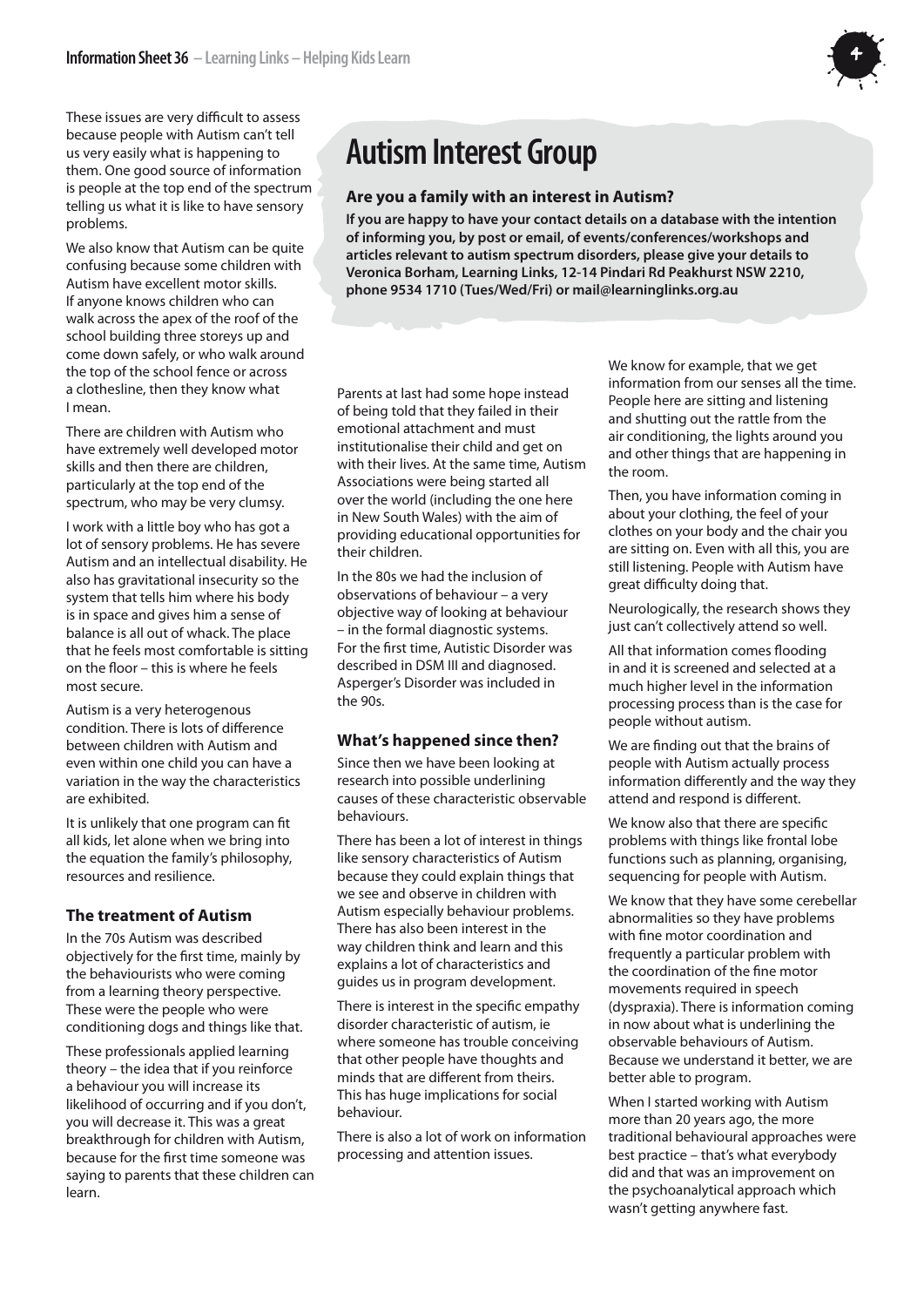For example in my early years working in the area, I saw children who would block their ears a lot. We now know it was because they were sensitive to sound, but we didn't know that then.

Behavioural theory suggested that because the child was blocking his ears, he can't hear me so he is not learning. If that is the case, the thought was that we have to stop him blocking his ears.

The treatment in the extreme form when everything else failed was to put the child's arms in splints so he couldn't get his hands up to his ears. I heard of one particular child spending a lot of time attempting to get his shoulders up to block the sound from his ears.

Now we realise that that was absolutely the wrong way to treat that behaviour.

We have come a long way.

We now understand more about sensory sensitivities and the need to modify the environment. For that boy it means helping him deal better with whatever sounds that were triggering his sensitivities. Maybe we could use a Walkman or earphones, or look at reducing the amount of sound in the environment.

It is important that we do research to understand the underlying characteristics of Autism, because it directly informs the way we respond to and manage the right program for these children.

I think what we see happening now is an understanding of those characteristics of Autism that include the sensory, cognitive, communication and empathy areas. The high level of anxiety and fear we see in children with autism because of the characteristics of Autism and how they relate to the environment could really be the root cause of a lot of the behavioural problems in Autism.

### **Programs to help children with Autism**

#### **Biological & Psychodynamic**

Firstly, there are the biological and psychodynamic approaches.

One biological approach is medication. There is good information about medication out there on the internet; I am not a medical practitioner so I don't feel very comfortable talking about medication.

The psychodynamic approaches are not very common in Australia. The idea of re-establishing an emotional attachment with the mother has never really taken hold in Australia, which is probably a good thing.

#### **Educational & Behavioural**

We know that the most effective programs for children with Autism are educational and behavioural programs.

Essentially these can be classified as primarily behavioural or developmental in orientation or somewhere in the middle – a more integrated approach.

It is important to look at what the program does, what makes it effective and what is available in NSW.

We can think of the educational programs in terms of a continuum – at one end of the continuum we have the traditional behavioural programs, for example in Sydney families can access C.A.R.D. (the Centre for Autism and Related Disorders).

The traditional behavioural approach to Autism was based on learning theory. This began in the late 60s and early 70s and was quite radical in suggesting that children with Autism could learn by using discrete trial training.

Traditional behavioural programs that are available today are 30-40 hours a week and very intensive.

## **Family Services in Sydney's North & West**

**Learning Links receives limited funding for our Family Services in Sydney's western and northern suburbs. We have always tried hard to raise money to ensure that these services are free to parents.**

**Fundraising has proved more difficult in recent years and these areas lack the funding to cover the cost of the service. We will continue to support families with the current level of services in these areas, and if anyone can contribute to the cost of their service with a small donation, it would be much appreciated.**

Programs utilising Applied Behaviour Analysis (ABA) are where the most research has been done probably because those programs have been around a long time.

Programs like the Lovaas Program have made some fairly dramatic claims in terms of positive outcomes and generated a lot of controversy.

There is no doubt that ABA in the broad sense as a way of working with children with Autism is still one of the most effective tools we have. It is really looking at changing behaviour, developing skills through play and teaching appropriate behaviour.

Positive behaviour support is very much based on ABA. I think we have to differentiate between ABA as a tool and a method of working with children and ABA Programs, which are quite prescriptive and probably better described as intensive behavioural intervention (IBI).

There has been a lot of controversy generated in this area because of the pressure from families and professionals who want that intensive input.

#### **Inclusive Behaviourist Programs**

This is probably not so relevant here in Australia because we don't actually have an inclusive behavioural educational program. Suffice to say that one of the problems that children with Autism have is generalising the skills that they learn to other settings.

If you teach a child to do something like tie up their shoelaces in the classroom, they won't automatically be able to do that at home. You might have to teach it specifically at home as well.

One of the ideas was to teach children the skills they need in a regular setting so in, for example, the LEAP Program, you have 13 children in a preschool group, 3 of whom have Autism and 10 of whom don't – two staff, one aide and therapy support. It is a very traditional behavioural program but it is conducted in an inclusive setting.

Some Applied Behavioural Analysis programs have moved on from the traditional behavioural models to incorporate some of what we call the culture of Autism. I think probably the best known example here would be the Picture Exchange Communication System (PECS) program.

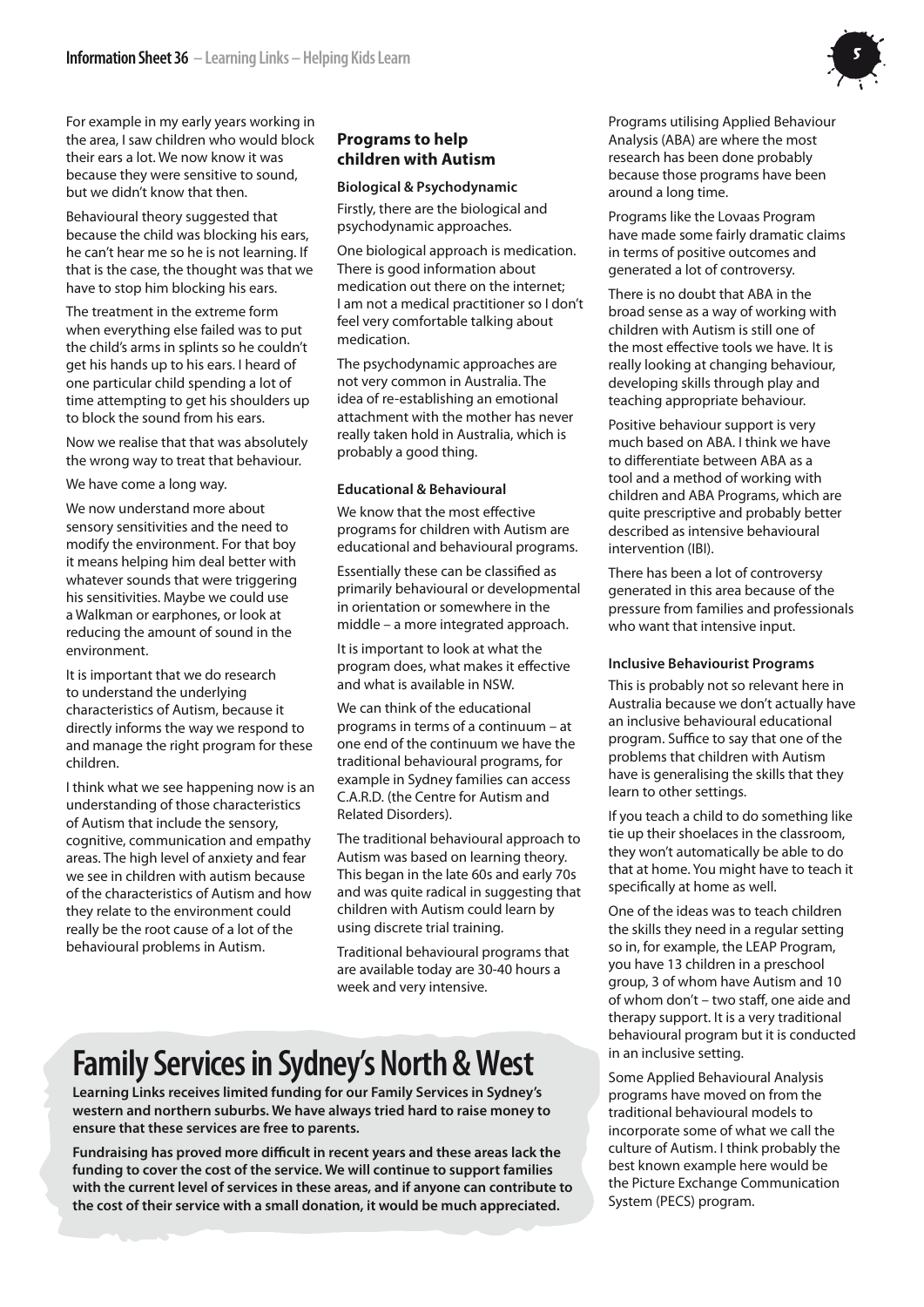The PECS program uses behavioural technology to teach a child the skill. The skill that they are teaching is for the child to use a picture, for example a photograph or a line drawing, to request something because it is understood and acknowledged that children with Autism have much better visual than auditory skills.

The program is using behavioural technology but acknowledging the strengths of Autism that can be utilised to compensate for those deficit areas. It is unlike the traditional behavioural model which tends to move through typical developmental stages and would not have considered any alternative to training speech until the child was seven or eight years old.

Contemporary Behavioural programs are very popular and the PECS Program would be the most well known example in NSW.

#### **Managing the environment**

Moving into the middle of the continuum, we have programs that take account of the characteristics of Autism like visual support, good memory skills but also stress the importance of structure and routine for children with Autism. There is an emphasis on managing the environment as well helping children cope and function. There is also not the same promotion of the idea that the child will become normal.

These programs say that some of these characteristics are going to be with this child for life and we have to help them develop skills so that they can be independent and reach their maximum potential and we have to adjust the environment to help them function.

The TEACCH Program would be the best example of that and I would suggest that, although it hasn't been systematically researched, the ASPECT (was the Autism Association of NSW) program would be closest to the TEACCH Model here in NSW.

#### **Developmentally-based programs**

At the other end of the continuum, we have programs that are developmentally based that focus on following the child's lead. The idea is that you go into the child's world rather than trying to make the child come into ours – child-directed rather than adult-directed.

The emphasis is on playing with the child and developing the relationship with the child so the emphasis is on reaching the child. If the child is sitting there tapping, you sit there and tap until the child pays some attention to you.

Probably the best known example of this type of program here at the moment is the Relationship Development Intervention (RDI) program.

#### **Assessing programs**

I think it is helpful when you think about programs to know where they are coming from in terms of their philosophical basis because for some families a more behavioural approach is better and for others, the developmental approach is better.

There is probably more evidence supporting the behavioural approach but that doesn't mean to say that we can't look at the developmental approach as well. There has been research on the developmental approach but we just don't have the results because it hasn't been around quite so long. It is also harder to research. Behaviourally-based programs lend themselves very much to data collection.

There is a need to acknowledge the culture of Autism when developing programs.

A good example is the Hanen Program – It Takes Two to Talk. The Hanen Program was developed for children with Down syndrome and intellectual disabilities. The program is based on working with parents to help parents develop the skills to play and interact with their child and promote their child's development. Hanen uses a lot of video feedback and that kind of thing – it's very systematic.

Parents of children with Autism became interested in the Hanen Program and tried it. They found it wasn't as effective as it could be for children with Autism because they needed more visual input to help them utilise their visual spatial sphere and more structure and predictability.

The Hanen organisation, a Canadian based organisation of speech pathologists, came up with the Hanen Program – More Than Words. This program acknowledged the culture of Autism. I think this is a very good example of a program that was adapted to cater better for children with Autism.

#### **From diagnosis to intervention**

For those people who are involved in early intervention or who have young children with Autism, there is now an increasing recognition of the characteristics of Autism at a much younger age.

We now know what the first signs of Autism are. We have issues like social gaze difference, problems with joint attention and pre-verbal children who unlike their peers are unable engage their parents in a shared moment (such as attracting their attention to point to something or looking backwards and forwards between a parent and an object of interest).

As a result diagnosis is happening earlier and early intervention is increasingly important for these children and families. It is really important that as soon as the child is identified, there is some early intervention service that is going to meet that child's and family's needs.

Unfortunately that is not happening. One of the issues that keeps coming through is the fact that families have got a diagnosis but have to wait 12 months for intervention. That's devastating for someone who has a two-year-old to be told that there is nothing for them until the child is three.

They may be able to access other early intervention, but there are big waiting lists for programs tailored for children with Autism.

Autism is a multidisciplinary condition that affects a whole range of areas so we need to involve a range of professionals – educators, speech pathologists, occupational therapists, psychologists – making the assessment, diagnosis and intervention resource-intensive.

#### **Family Support**

Families are in there for the long haul with children – professionals move in and out of your life, but you're the ones that are there for the long haul, and really there is an increasing interest in how we can better support families through that process.

We are probably not doing it too badly in early intervention, but school can be a real issue for many families. They are often not very family friendly at school and that can be a real problem.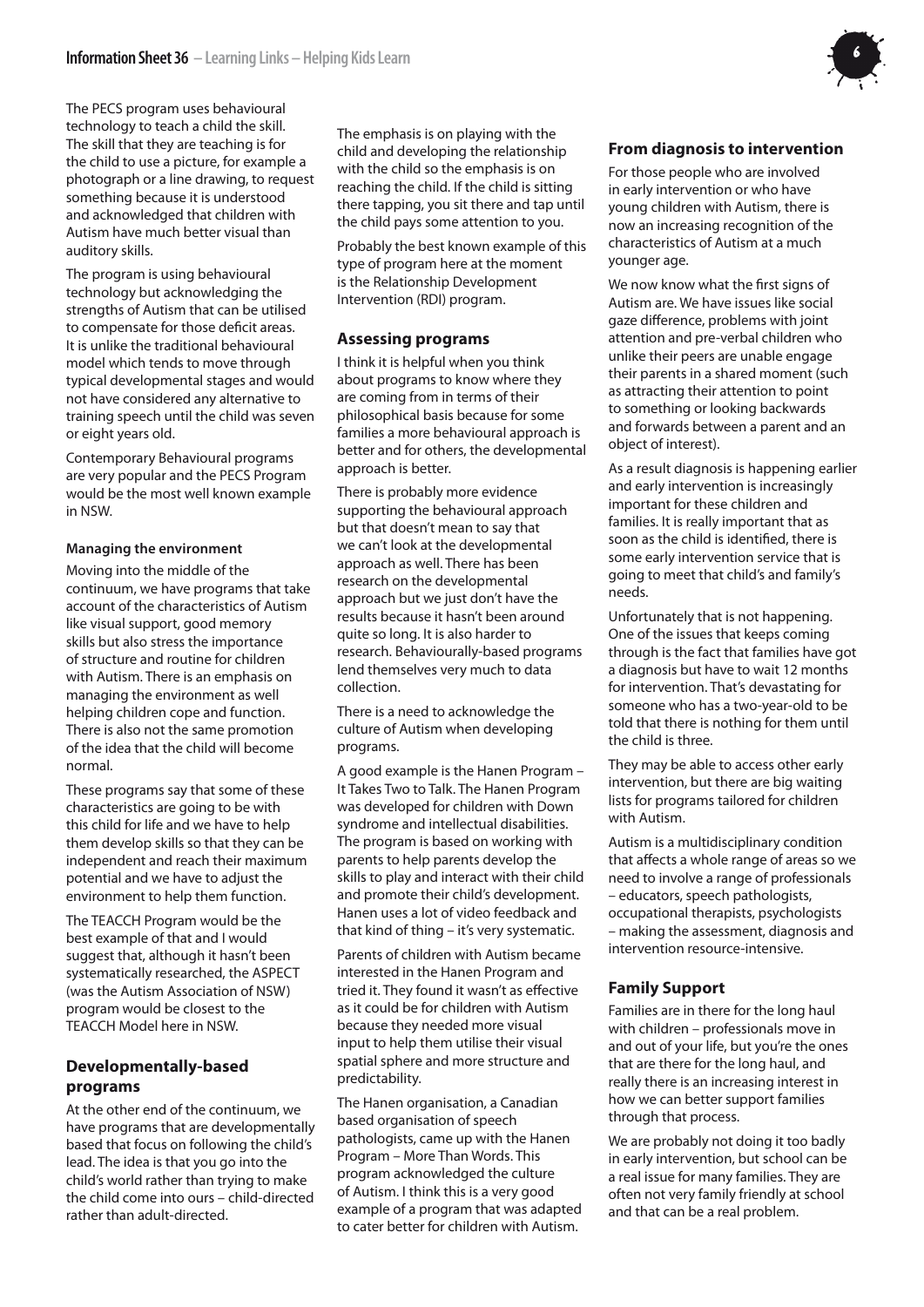

When parents were systematically surveyed, they said their partner was their main source of support and their extended family was second. Professionals came trailing along in third place.

This is what we need to focus on.

Research also tells us that we need to focus on the development of the social communicative process in children, preventing challenging behaviour and increasing independence and the ability to function independently in a normalised setting.

#### **Programs in NSW**

There are quite a few programs in NSW that are primarily behavioural, including a proposal for a school which is not actually up and running yet. The rest are primarily early intervention programs.

There are also integrated programs. Some of these such as the Aspect programs combine a developmental and behavioural approach and acknowledge the culture of Autism.

The Hanen Program – More Than Words is also available and this takes into account the culture of Autism.

Relationship Development Intervention is a very big in NSW at the moment. There is only one person trained to provide it here as yet, but there are families who are bringing people in from the States to do that program.

Giant Steps is difficult to classify because it was primarily a therapy based program for preschool and school age children with Autism, but it has now evolved into more of an educational program.

The NSW Department of Education hasn't yet formulated a theoretical framework for the work they do in the Autism Specific Support Classes of the Department.

For regional and rural areas, things are very difficult.

The Department of Education does have some support classes in regional NSW and ASPECT is expanding its regional reach quite significantly this year. ASPECT has opened up a program on the Far North Coast for early intervention and is opening school based and early intervention programs in Wagga Wagga and Albury.

#### **How can parents assess programs?**

There is a lot of variability in the quality, quantity, and availability and the type of program. It is a very difficult minefield for parents to find their way through.

We know that programs often have long waiting lists and many are very expensive in term of both money and time.

We really need up-to-date information about what's available so that families can make an informed decision and service providers know what they are referring children to.

We need more research to evaluate outcomes so that we can say confidently a program has a certain effect and we need some coordination so that when a child is diagnosed and a need is evident, a program is available. This continues to be a big problem.

Children and families are all very different so we need to know what type of child a program works particularly well for. We need to find out about whether age and language and cognitive ability effects outcomes.

Some programs work better for younger children, some work better for older children. Some work better for children with a significant intellectual disability and Autism, some for more high functioning children.

#### **Questions to ask**

What are the long-term outcomes? Very few programs can give you that information and I would include the ASPECT programs in that because it is very difficult research to do. It is an important question to ask to at least get providers thinking about it.

What are the costs of the program in terms of time, money, the impact and stress on the family and how well does this program meet the criteria for an effective program?

When we look at the research across the board, it is evident that it doesn't matter really what orientation the program has in terms of its philosophical basis, there are key things that have been identified which make programs successful despite their philosophical basis.

There is a need for Autism specific curriculum content to take into account the characteristics of Autism. We need to cater for a child's learning strengths and weaknesses.

We need to provide a highly supportive teaching environment characterised by predictability and routine and taking into account the sensory issues that children with Autism may be dealing with like overwhelming responses to some sounds or light.

For example, it is a good idea to not have fluorescent lighting if there are children with Autism around. Many people with Autism can actually see the flickering effect of fluorescent lighting and we know how irritating that can be to anyone when a fluro goes on the blink.

We need a functional approach to problem behaviour that just means looking at the function of the behaviour for the child. Why is this child trashing the house? What's going on? What's triggering this behaviour? What can we do to avoid those triggers?

Transition support is also really important. Programs that actually support the movement of the child from one program to the next, for example from an early intervention program to a school placement.

One core characteristic of a successful program is family involvement. Family involvement is seen as a key factor and good programs involve families in more than a token way. We need programs that do not see families once or twice a year to keep them informed but those with real consultation and involvement with families in the team.

In relation to the issue of intensity, the recommendation is for a minimum of 15 hours a week of treatment, which is a lot more than we usually have the resources to be able to provide.

When you talk to families you probably find out that they are doing that number of hours anyway because they might be accessing private speech pathology or occupational therapy or the child is going to a supported preschool a couple of days a week.